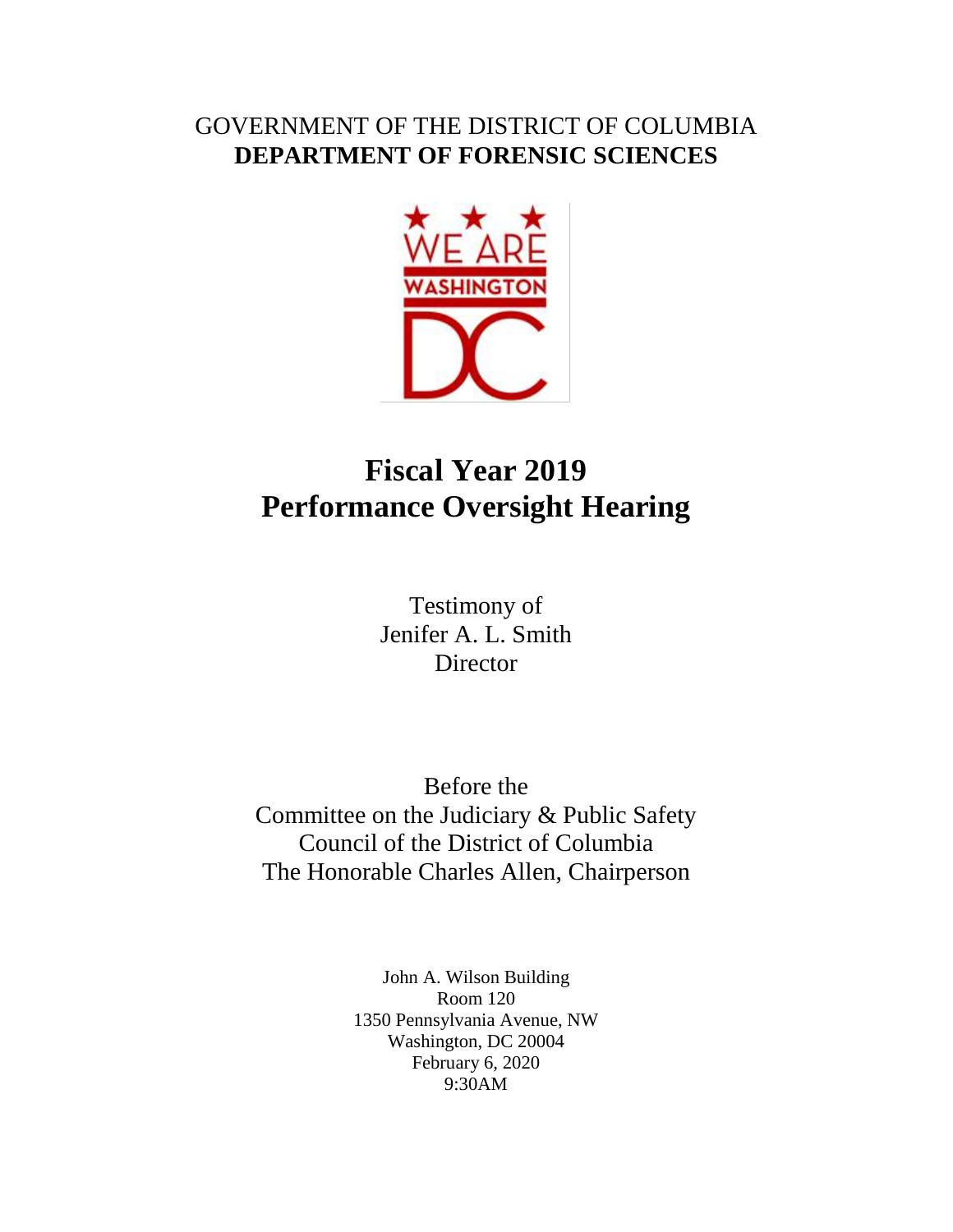Good morning Chairperson Allen, members, and staff of the Committee on the Judiciary & Public Safety. My name is Jenifer Smith, and I am the Director of the Department of Forensic Sciences (DFS). Thank you for inviting me to testify on behalf of Mayor Muriel Bowser in today's hearing to discuss the activities and accomplishments of the Department of Forensic Sciences in Fiscal Year 2019.

Mayor Bowser's Fiscal Year 2019 budget made investments that supported our efforts to deliver on the promise of our shared DC values. These efforts include creating economic opportunity, making our neighborhoods safer, and providing more effective and efficient government services. We continue that effort as we work each day to fulfill our commitment to provide every District resident a fair shot at opportunity.

I am pleased to report on the progress that DFS has made over the past year utilizing the enhanced resources provided by Mayor Bowser in her efforts to provide safer streets for DC citizens and visitors. I value this opportunity to recognize DFS's efforts to engage our customers, improve our timeliness, maintain our quality, build toward the future, and help create a safer, stronger DC.

The progress that has occurred has only been possible due to the Mayor's serious commitment to provide resources to the Department, complemented by the support of the Council. In addition to our state of the art laboratories, DFS's people continue to meet every need of our critical stakeholders. Our facilities are second to none, providing exceptional laboratories and workspaces, but this alone cannot accomplish the work of DFS. Our labs and offices are filled with capable and dedicated scientists and staff who strive daily to deliver high-quality and reliable forensic science services to critical stakeholders. I would be remiss if I didn't pause to acknowledge the incredible and consistent efforts of the women and men who have led their teams forward through the necessary improvements to achieve many of our substantial accomplishments, and help make all of our friends and neighbors in the District safer.

Under the management of Chief Operating Officer Yi-Ru Chen, our Directorate Operations and Agency Management team performs several critical functions, including procurement of supplies and equipment, hiring staff, assuring health and safety awareness, and compliance and maintenance of IT infrastructural support of vital DFS databases and information systems.

In FY19, her team worked closely with DCHR to fill 25 vacancies, always ensuring that our hiring practices encouraged appropriate recruitment, unbiased selection, and efficient placement. DFS added its first Human Relations Manager and Director of Communications. Two firearms examiners and a Supervisor were also recruited for the Firearms Examination Unit (FEU). These qualified scientists are highly-sought after with a shortage of candidates across the country.

The DFS Legal Team received and handled 1,226 discovery requests. They also received and uploaded to our Laboratory Information Management System (LIMS) 1,544 subpoenas and responded to 16 Freedom of Information Act (FOIA) requests. The Legal Team has put in place

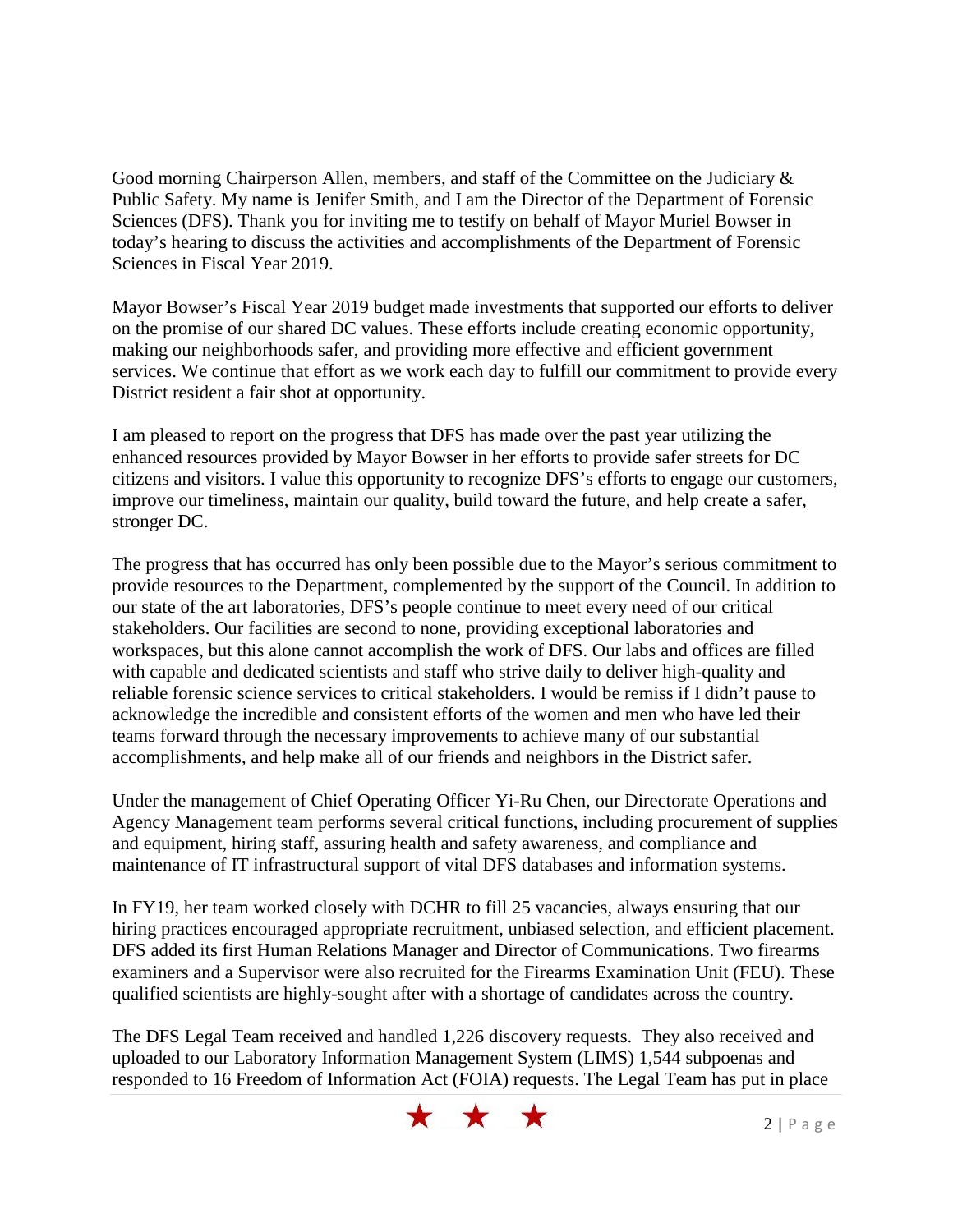core turnaround times to assess FOIA response processing, with an average response of 10.5 business days. They also oversaw the creation and approval of 11 MOA/MOUs between the Department and other agencies. This team was instrumental in the creation of the rulemaking that defines the roles and responsibilities of the Science Advisory Board and establishes the reporting requirements and outside complaint and inquiry process for DFS. Additionally, they continued to work closely with DC's Office of Labor Relations and Collective Bargaining (OLRCB) to maintain a healthy and collaborative relationship with DFS's three labor unions, both in the negotiation of updates to collective bargaining agreements and in the timely and efficient response to employee concerns whenever they might arise.

An experienced team of in-house, quality assurance professionals and training specialists led by our newly appointed Senior Deputy Director Abdel Maliky, provides oversight of all DFS units to ensure quality-driven results, and that the DFS workforce is highly trained and skilled in maintaining appropriate forensic and public health scientific programs. In FY19, the training program delivered more than 3,700 hours of instruction for all three divisions of DFS, covering numerous discipline-specific subject matter areas for forensic DNA scientists, firearms examiners, fingerprint examiners, and public health lab scientists.

In FY19, the Forensic Intelligence Unit (FIU) supported critical reviews, such as MPD's TOPS Open District Homicides. FEU was able to determine linkages between offenses using the National Integrated Ballistic Information Network (NIBIN), ATF's database system, that allows scientists to upload and check digital images of fired cartridge casings against similar images uploaded by other forensics laboratories nationwide.

The Quality Team successfully led DFS through several external audits of the Forensic Science Laboratory Division (FSL) and the Public Health Laboratory Division (PHL). All FSL units continue to maintain ISO/IEC 17025:2017 accreditation in critical disciplines. Additionally, the Forensic Biology Unit (FBU) successfully passed an external National DNA Standard audit and, for the fourth year in a row, received no findings of noncompliance. The PHL successfully demonstrated compliance with the Centers for Medicare & Medicaid Services' Clinical Laboratory Improvement Amendments (CLIA) regulatory guidelines, as well as CDC's Division of Select Agents and Toxins (DSAT). PHL also passed inspection by DC Health's Health Regulation and Licensing Administration (HRLA) and received certification to conduct laboratory testing in the District.

DFS continued to conduct several educational outreach programs to help create the next generation of public service scientists. As a former educator, I know the importance of engaging students as early as possible and exposing them to jobs in real world laboratories. At DFS, we have made a conscious effort to open our labs and initiate partnerships with schools and universities so that, through immersive experiences like internships, students can experience the realities of working in a laboratory. From the fall of 2018-2019, we attracted 46 interns by way of myriad feeder programs across the country including the U.S. Army, the D.C. Department of Disability Services, the National Institutes of Health, McKinley Technology High School, and multiple colleges and universities. Our internship program was ranked #1 Coolest Forensic Science Internship by Forensics Colleges. We also support internship initiatives prioritized by

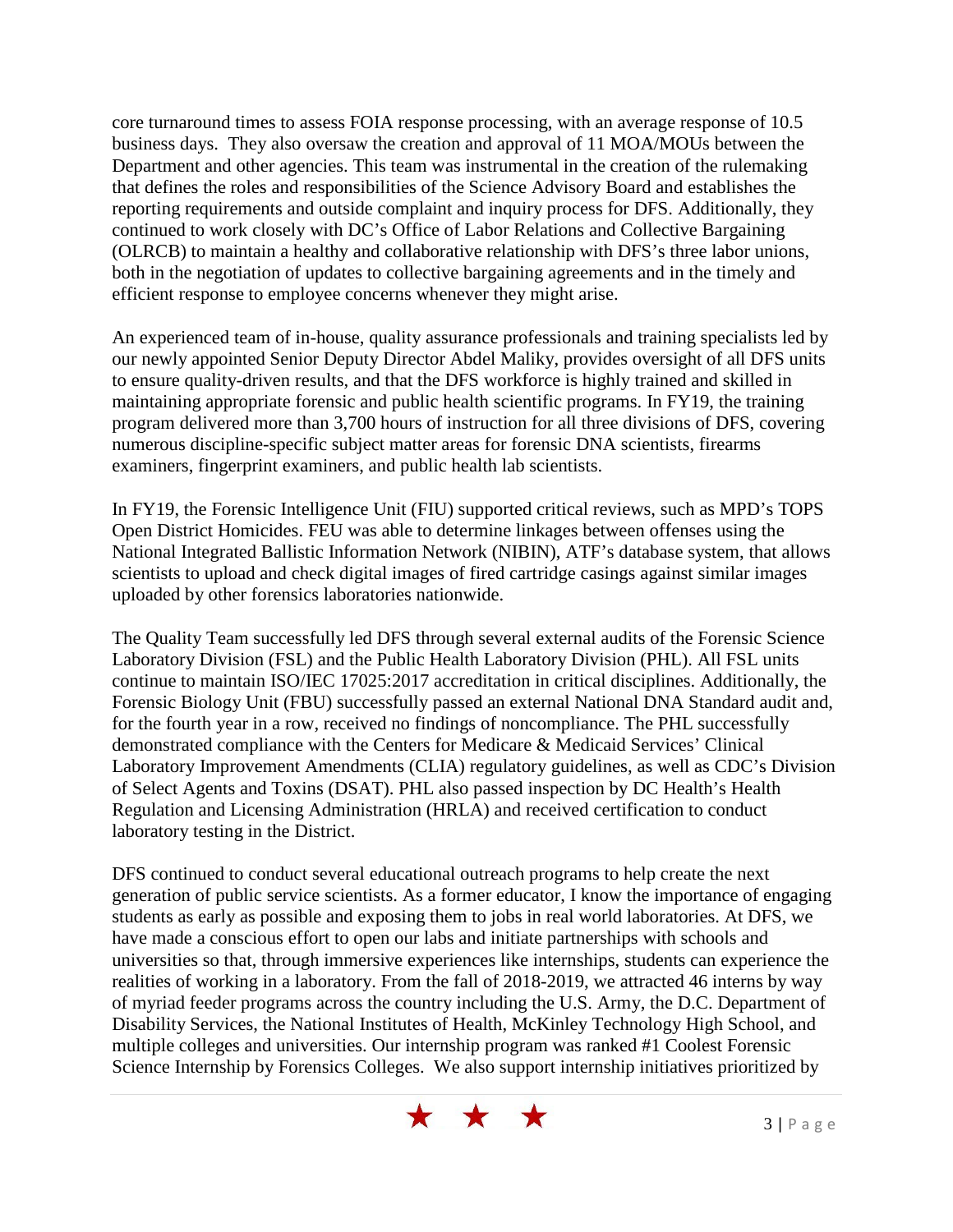the Mayor's office, including the District Leadership program that promotes employment opportunities that build pathways to the middle class. Our internships provide students with practical experience and the type of exposure needed to strongly consider careers in forensic science. From mentorship and shadowing opportunities to conducting research and data collection; our internship projects run the gamut and are based on students' grade level, background, experience, and interests.

DFS and Trinity University established an Educational Partnership to incorporate DFS led Forensic Pattern Recognition (latent fingerprints and firearms examination) courses into Trinity's Forensic Science Program. The course started last month and offers students a "hands on" apprenticeship opportunity at DFS.

Under the leadership of Director Karen Wiggins, who retired in December, and newly appointed Director Wayne Arendse, DFS continued to provide critical forensic services within the Forensic Science Laboratory Division (FSL). This past year, all four operational units within the FSL demonstrated efficiency and effectiveness. In FY19, all four operational units within FSL had two Key Performance Indicators (KPIs):

- The percentage of priority cases as designated by the contributor and marked in LIMS
- completed within 60 days from the date the analyst was assigned the case. Target  $= 90\%$
- Percentage of requested homicide cases completed within 60 days from the date the analyst was assigned the case. Target  $= 90\%$

I am proud to report we exceeded our target for each of these KPIs each quarter in all operational units.

Firearms are used in some of the most heinous of crimes including rape, robberies, homicides, and assaults. It is the job of the FEU to examine and compare firearms, as well as the tool marks left behind on evidence when a harder object encounters a softer one. Throughout FY19, FEU exceeded both of the FSL KPIs, consistently performing at 100 percent for priority cases and 96 percent or better for homicide cases. In FY19, the FEU completed 980 reports with an average turnaround time of 37 days. The backlog in FY18 was over 1,000 cases and the current backlog is 253 cases. FEU conducted 2,229 test fires of weapons received by DFS.

In FY19, FBU received 294 sexual assault kits. The average turnaround time for testing sexual assault kits was 73 days. All of the testing on sexual assault kits was completed within the 90 days as outlined in the Sexual Assault Victim's Rights Amendment Act (SAVRAA) legislation with the exception of four sexual assault kits which exceeded the legislative 90 days due to judicial delays associated with Permission to Consume (PTC). FBU continues to operate without any backlog of sexual assault kits. DNA testing was conducted on a total of 1,699 cases. Of these cases, 761 were processed by external laboratories and 938 were processed at DFS with an average turnaround time of 57 days (73 days for cases with sexual assault kits and 41 days for non-sexual assault kit cases). Throughout FY19, FBU exceeded both of the FSL KPIs, performing at 98 percent or better with respect to processing priority cases within 60 days, and 96 percent or greater when handling homicide cases within 60 days.

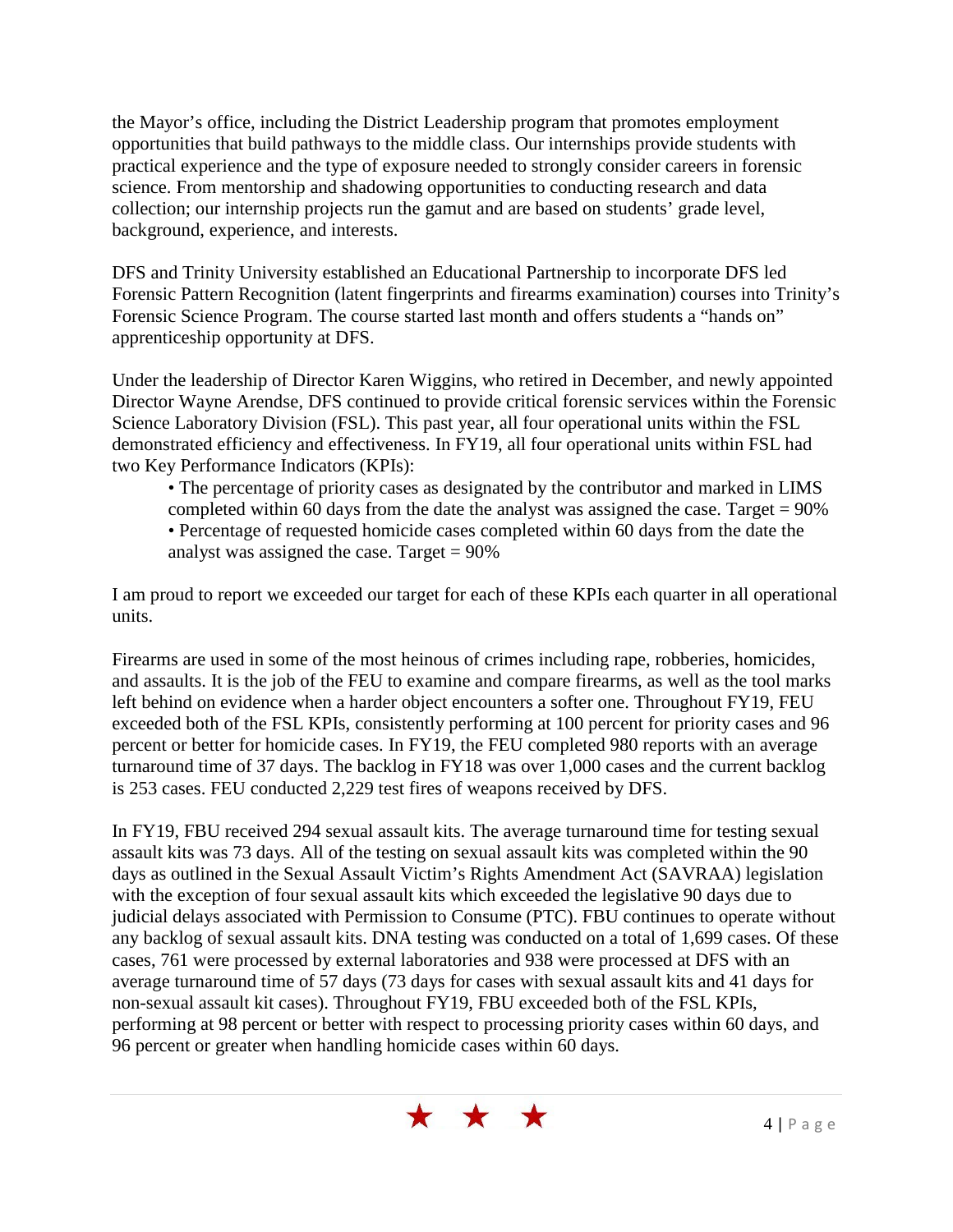In September 2019, FBU attended the 28<sup>th</sup> Congress of the International Society for Forensic Genetics in Prague, Czech Republic to provide support for their accepted scientific poster on Establishing STR and Identity SNP analysis thresholds for reliable interpretation and practical implementation of MPS gDNA casework. The scientific data presented in the poster was published in the Forensic Science International: Genetics Supplement Series.

Our Latent Fingerprint Unit (LFU) scientists examine latent fingerprints or marks left at the scene of a crime that may or may not be immediately visible to the naked eye. To expose the prints, scientists often use fingerprint powder, fuming, and other techniques to reveal valuable information. Once fingerprints are uncovered, the information is entered into the Automated Fingerprint Identification System (AFIS), a biometric database that uses digital imaging technology to obtain, store, and analyze fingerprint data. The results are either an identification (or match) or an exclusion. In FY19, LFU worked 2,724 cases with an average TAT of 13 days. Also, in evidence processing, which is now the responsibility of LFU, 2016 cases were worked with an average TAT of 9 days. Throughout FY19, LFU far exceeded both of the FSL KPI targets, processing more than 97 percent of their priority cases and homicides within 60 days. LFU currently has no backlog of cases.

Our Digital Evidence Unit (DEU) Scientists are responsible for extracting and analyzing seized digital evidence from nearly any form and from any device (e.g., smartphones, personal computers, vehicles, credit card skimmers, and video). These scientists and the systems they use must continuously evolve in step with our world's constant technological developments, so that they can ensure DC residents and visitors may safely engage in their multiplicity of electronic transactions, every day within the District. DEU actively monitors the digital landscape for cases involving malware, unauthorized network intrusions, and data breaches. In FY19, DEU nearly doubled its caseload from 636 in FY18 to 1,147 in FY19. The unit acquired the capability to unlock iPhones and Androids, literally unlocking a world of data that was previously unattainable. DEU also added new digital capabilities for Crash Data Recovery Technology to extract data such as the speed during impact, deployment of seatbelts, and navigation, in addition to the existing capabilities of infotainment and telematics information. In FY19, DEU worked 1,147 cases with an average TAT of 2.28 days for all cases not involving brute force password cracking. The average TAT for cases involving brute force password cracking was 33 days. This method is highly dependent on the complexity of the password and security protocols on the device which are constantly evolving with each new filesystem release. This method has allowed DFS to stay ahead of the curve in accessing digital devices. Throughout FY19, DEU far exceeded both of the FSL KPI targets, processing 100 percent of their priority cases and homicides within 60 days.

This year DFS purchased the Dell Isilon system adding 148TB of storage. This investment allows DEU to provide high-quality, reliable and accurate forensic science using cutting edge technology in order to support investigation for the purpose of enhancing public safety. Digital storage will continue to be a need that must be met. As more systems come online, many units strive to be paperless, and requirements such as HIPPA and BioWatch do not permit cloud storage.

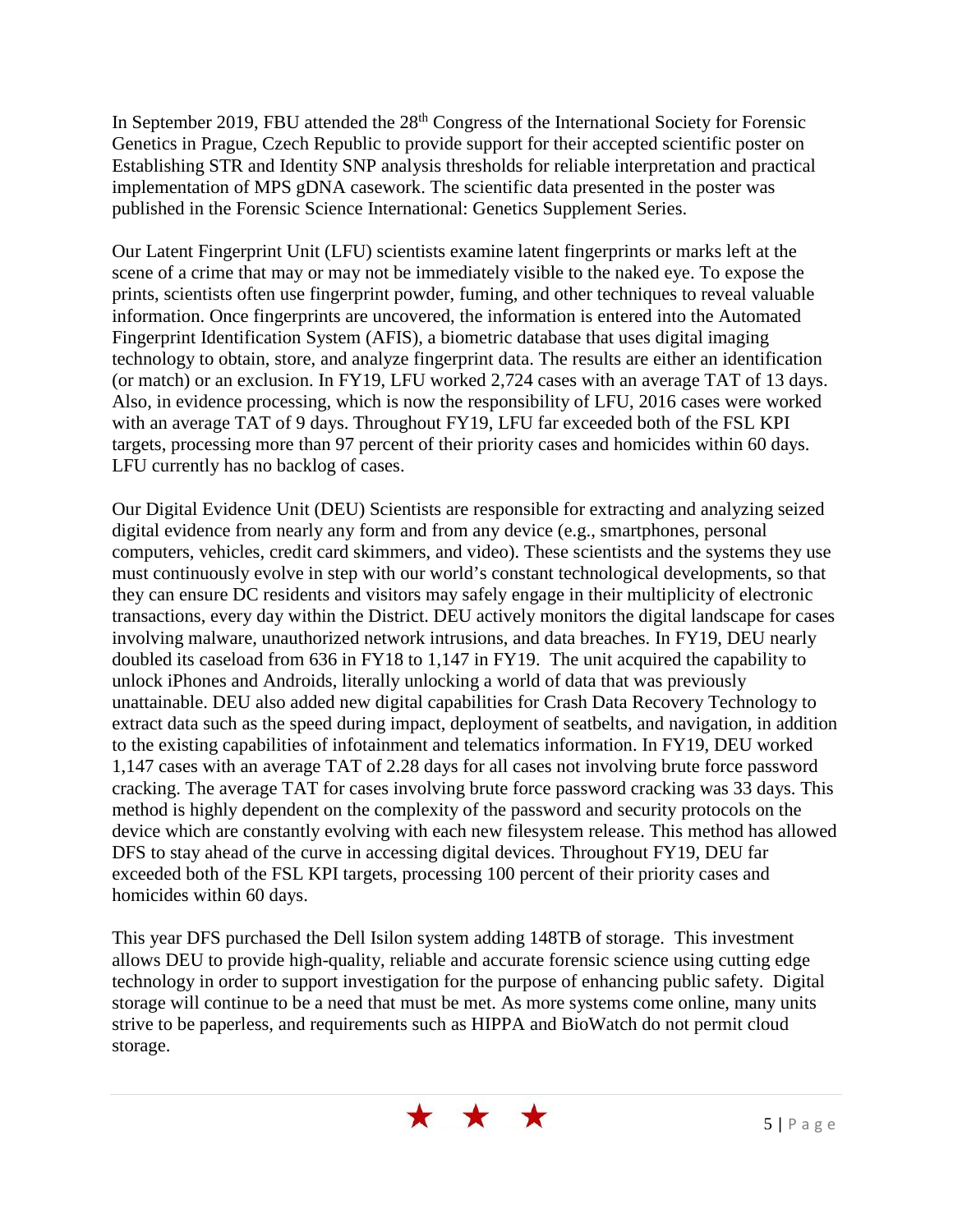In FY19, FSL fully utilized three critical national intelligence databases: National Integrated Ballistic Information Network (NIBIN), Automated Fingerprint Identification System (AFIS), and Combined DNA Index System (CODIS). In FY19, FEU enrolled 4,257 casings into NIBIN, which led to 775 investigative hits. LFU entered 7,238 latent fingerprints into the AFIS database, which led to 1,553 investigative hits. FBU entered 654 DNA profiles into CODIS, which led to 229 CODIS hits. In all, more than 2,500 hits from these databases provided new leads to investigators to identify perpetrators, link crime scenes together, and identify sources of gun crimes for immediate disruption, investigation, and prosecution.

FIU is charged with ensuring that evidence submitted to the FSL is prioritized, subjected to all appropriate testing, and reported in a timely and efficient manner. FIU acts as a statistical review board of sorts, following FSL's reports through their return to DFS stakeholder agencies, and tracking the effects and the impacts of FSL's testing. FIU performs statistical analyses of these effects and impacts to ensure FSL's resources are being appropriately deployed in support of District residents. FIU completed a total of 4,197 requests from key stakeholder agencies, a slight increase over last fiscal year. This unit provides an invaluable service to the following investigative and criminal justice agencies: the Metropolitan Police Department (MPD), the United States Attorney's Office (USAO), the Office of the Attorney General for the District of Columbia (OAG), the Office of the Inspector General for the District of Columbia (OIG), and a host of others including the United States Park Police, the Naval Criminal Investigative Service, the Federal Protective Service and the Metro Transit Police Department.

In FY19, FIU collaborated with MPD's Investigative Services Branch to determine the investigative impact of various pieces of forensic evidence. Impact, in these cases, is defined by evidence that leads to an arrest, confirmation of an arrestee or provides an investigative lead.

• Automated Fingerprint Identification System (AFIS): LFU ran 1,087 latent fingerprints through the biometric database. 67 percent had an investigative impact.

• Combined DNA Index System (CODIS): The DNA profile search yielded 563 hits or matches. Almost 95 percent had an investigative impact.

• National Integrated Ballistic Information Network (NIBIN): Of the 775 NIBIN hits, more than 97 percent (755 hits) are linking agencies (MPD, USPP and ATF) cases to each other, and the remaining three percent are linking those agencies cases to crossborder jurisdictions.

Additionally, FIU increased its reach and coordinating with new agencies in our cluster. They had a partnership with HSEMA/Fusion Center or NTIC in creating intelligence or awareness bulletins for ghost guns, handguns modified to be fully automatic, and an experience that shows that fully assembled ghost guns are very likely observable by metal detectors.

The Crime Scene Sciences Division (CSS) plays a vital role in the District's response to crime and crime scenes. CSS documents, collects, preserves and stores evidence found at crime scenes within the District. CSS team consists of 78 specially trained individuals, nine of which were hired in FY19. Under the leadership of the division's Director, retired Metropolitan Police Department Commander Christopher LoJacono, in FY19 Crime Scene Sciences Unit (CSSU) personnel handled 9,069 crime scene service requests to include processing 6,541 crime scenes –

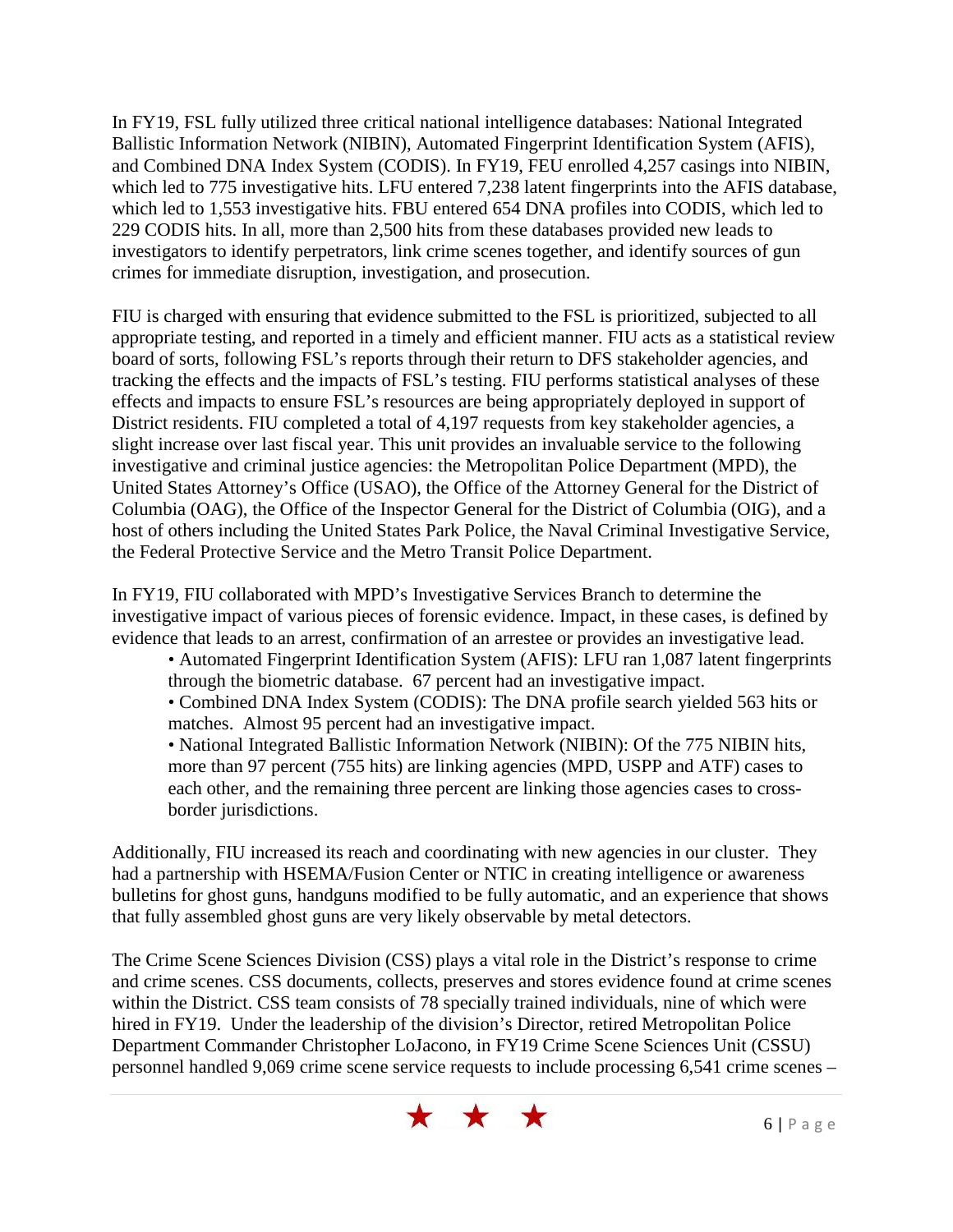nearly 700 more than last year with the same manpower. In FY19, DFS introduced additional Key Performance Indicators to measure efficiency in Crime Scene Sciences evidence handling and transferring to the MPD's Evidence Control Branch. The Central Evidence Unit (CEU), which is responsible for the secure intake, storage, and maintenance of evidence and property submitted to DFS, received 77,253 pieces of evidence in FY19, a 3.9 percent increase over FY18 totals. CEU personnel have also dramatically reduced the amount of evidence stored at DFS. Working closely with their partners at MPD's Evidence Control Branch (ECB), CEU eliminated the backlog of 10,000 items held in DFS secure evidence storage locations.

Under the direction of Dr. Anthony Tran, the Public Health Laboratory (PHL) conducts testing of public health significance, and extends locally important testing provided at the federal level by the Centers for Disease Control and Prevention (CDC). PHL provides clinical diagnostic testing, disease surveillance, emergency response support, applied research, laboratory training, and other essential services through its six units: Accessioning Unit (ASU), Microbiology Unit (MBU), Clinical Chemistry Unit (CTU), Immunology Virology Unit (IVU), Molecular Diagnostic Unit (MDU), and the Forensic Chemistry Unit (FCU).

In FY19, PHL performed 8,518 test procedures – more than 200% more than last year – including influenza subtyping, rabies testing, arbovirus screening, and testing for foodborne outbreaks. PHL is at the forefront of the District's drug crisis. Last year, PHL's FCU assumed full responsibility for processing all federal drug cases in the District from the US Drug Enforcement Agency. FCU is now fully equipped to independently process and test drug evidence in the same facility, greatly increasing DFS's ability to get timely and accurate information out to the public. FCU has continued to closely work with Stakeholder agencies to conduct critical investigations concerning composition and presence of illicit drugs in the District.

FCU also plays a major role in the Mayor's Live Long DC strategic plan to reduce opioid use, misuse, and related deaths as the District's analytical chemistry lab conducting surveillance of all suspected opioids submitted to DFS in order to determine the composition of illicit drugs and to gain an upper hand in detecting emerging drugs. FCU began monitoring synthetic opioids in 2017 at the peak of opioid-related deaths in our community. Our scientists discovered the prevalence of heroin and fentanyl and through this robust surveillance program can isolate the geographic distribution of these drugs. We've found that from May through September of 2019, there was a spike in fentanyl-adulterated heroin, along with a rise in synthetic opioids. This information is shared with DC Health and several other agencies routinely as a part of the Live Long DC Strategy.

The foresight of our forensic chemists also placed DFS ahead of the curve on vaping – the most popular health issue today. PHL began testing vaping products in 2017, two years before lunginjury became associated with e-cigarettes and other vaping materials. Prior to September 2019, our scientists had never seen Vitamin E Acetate in a vape cartridge, and after the first case related to illness – there it was. That month, PHL issued a public statement on vaping products. Two months later, the CDC identified Vitamin E Acetate as a "chemical of concern" related to e-

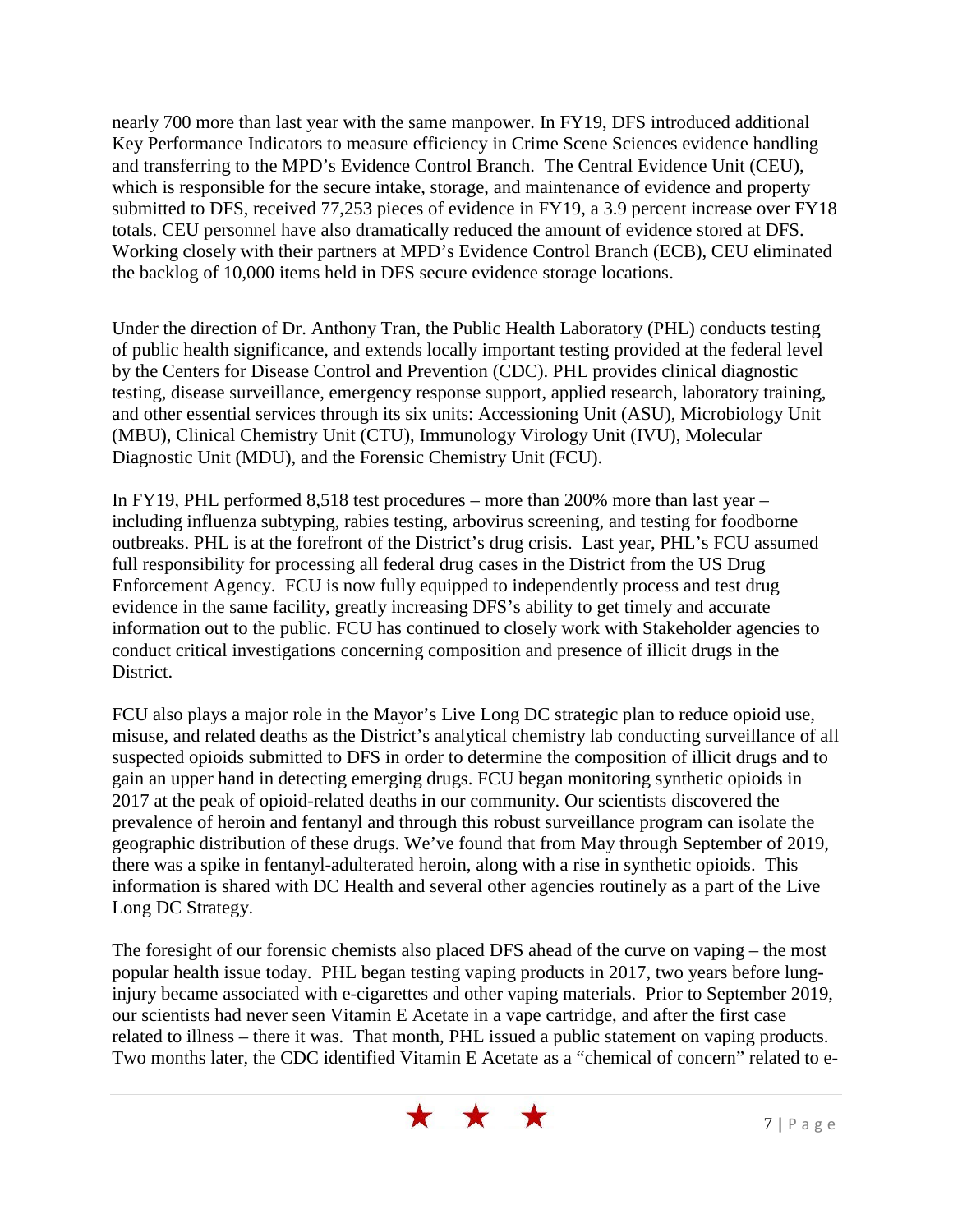cigarettes and vaping. Of the six cases submitted to PHL by DC Health, five have contained at least one cartridge with Vitamin E Acetate.

The Lab's formerly-named Biomonitoring and Analytical Chemistry Unit (BACU) expanded its role to include drugs-of-abuse testing in clinical specimens (e.g., Methadone), and has been renamed the Clinical Toxicology Unit (CTU) to more accurately capture the increased mission. Working within the Laboratory Response Network for Chemical Threats, CTU has maintained its capability to provide a clinical testing capability to assess exposure to a wide range of chemical threats, from chemical terrorism (e.g., ricin, nerve agents, and cyanide) to industrial chemical accidents (xylene, toxic metal panels, and blood lead values).

Measles has now reached the highest case number in the U.S. since 1992 with 1,282 reported cases nationwide in 2019. In response to the growing number of cases, PHL brought online DNA based and serological based testing for Measles in 2019 to identify cases in the District. Testing at DFS allows for reporting on each suspected case within 48 hours to DC Health and drastically shortens the turnaround time for results from the previous testing send outs to the Centers for Disease Control and Prevention (CDC), which is typically one week. To date, DFS has received several requests for testing, all results were negative. PHL also validated and brought online Mumps DNA based testing in 2019. The District experienced a Mumps outbreak in 2017.

DFS continues to embrace our role as an independent laboratory while we strengthen our engagement with the community. Community outreach is critical to DFS's mission. This year DFS introduced our vision to be viewed as The People's Lab. Outreach is the vehicle by which we engage with and educate District residents about our work, continue to build trust in DFS's services within our neighborhoods and support a robust S.T.E.M. career pipeline for District residents and those that choose to work in our city. Our focus remains on opening our doors for building tours, conducting educational outreach to students in kindergarten through the 12th grade (K-12), providing mentorship and education to those attending local universities and colleges and creating partnerships that foster support for state-of-the-art science and safer streets. Highlights from DFS Outreach events are as follows:

People and Culture: The scientists, laboratorians, senior leaders, administrative staff and interns that do the important work of this agency are our People. It is our job as an agency to ensure they receive training, education, and the support needed to continue to deliver on our commitment of state-of-the-art science and safer streets. Equally as important is the Culture that we create for our people. We want to build comradery and a support system that creates an enabling environment, and recognize individuals and teams for their work. To that end, FY19 brought with it several People and Culture initiatives including:

• DFS Awards Ceremony: This ceremony was designed to acknowledge outstanding contributions from the DFS team. The event was organized by the DFS Awards Committee consisting of volunteer DFS employees. Employees were nominated by their peers and recognized across several categories including: Employee of the Year; Supervisor of the Year; Years of Service Award; Gauntlet Award for Teams; and the Phoenix Award, a one-time recognition of DFS employees, external agencies, and individuals outside DFS for their leadership and creative solutions.

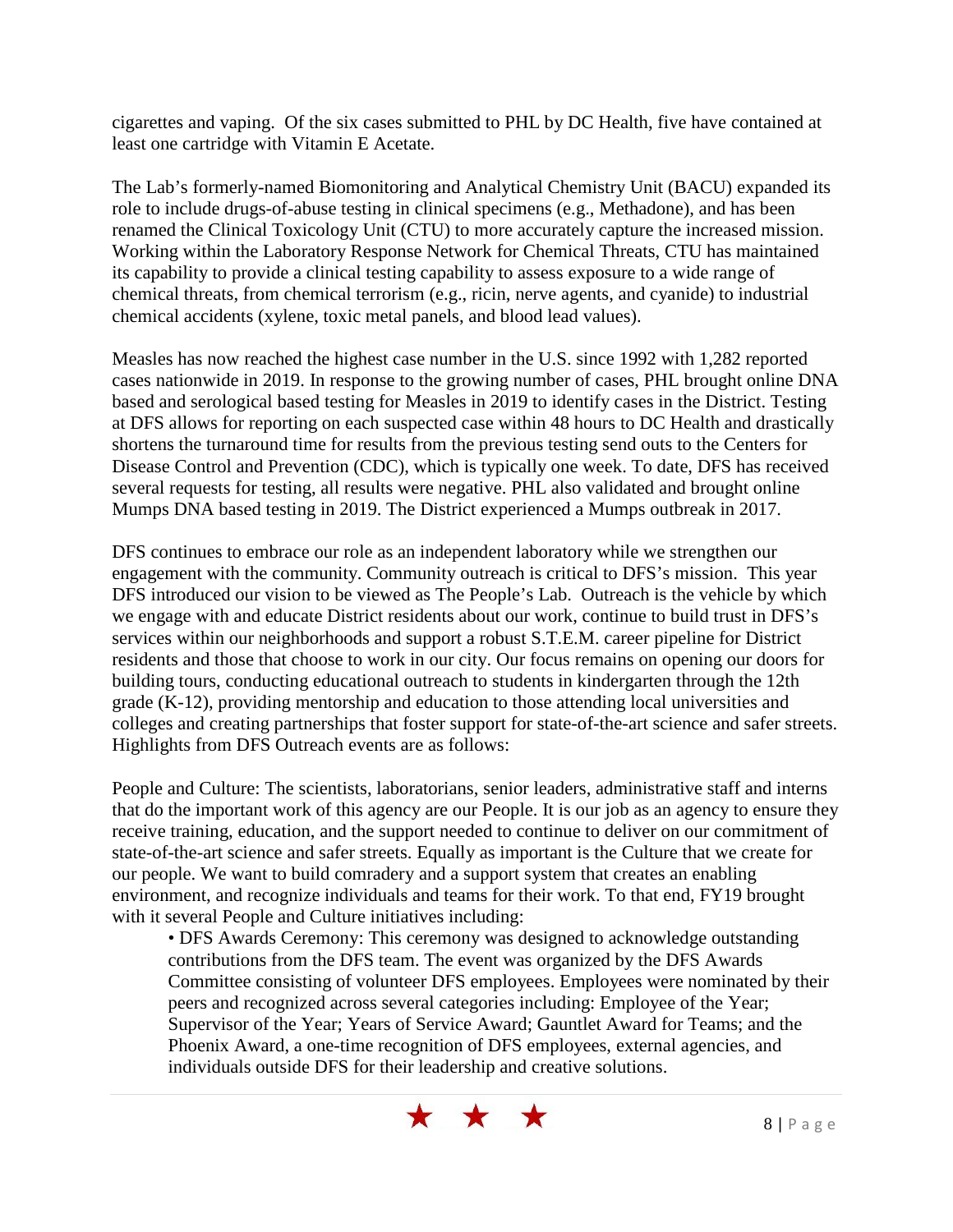• Purple Thursday: Our employee-wide initiative to wear purple in observance of Domestic Violence Month.

• Celebrate our Veterans: On Veteran's Day, DFS saluted veterans for their service to our country and for their contributions to forensic science.

• DFS Crab Feast: DFS employees were invited to a four-hour staff appreciation event attended by more than 150 staff members.

• Health and Wellness Initiatives: In FY19, DFS held a blood drive that lead to the collection of 22 units of blood, saving 66 lives. The event also encouraged 13 employees to become first-time donors. Also, in support of health and wellness, our staff participated in the DFS/OCME Emancipation Walk and Peace Rally DC.

DFS Educates & Mentors: DFS engages in a range of programs designed to build awareness of the ongoing and vitally important work of our agency and to promote careers in forensic science and other S.T.E.M. fields. In FY19, we organized, participated in and/or lead the following initiatives:

• K-12 Educational Outreach: DFS scientists and staff participated in several outreach programs designed to help elementary, middle and high school students understand some of the work we perform at the agency. We attended Patterson and Simon Elementary Schools and gave presentations and fingerprinting demonstrations to students. We also conducted outreach and presentations at Excel Academy, Coolidge High School Public Health Academy and Anacostia High School Public Safety Academy.

• Outreach to Local Universities and Colleges: DFS staff gave student and faculty presentations to several universities including Georgetown University, The George Washington University, American University and George Mason University.

Special Projects & Initiatives: Each year DFS supports several special projects and initiatives that are cross cutting in nature and that involve stakeholders from across the District. In FY19, we organized:

• National Forensic Science Week: This local event was held September 16-20, 2019 and included a myriad of activities to include an evening community outreach event that brought together 100 individuals across the city to learn about the power of forensic science and how it is used to keep our streets safe.

In FY19, DFS launched a robust Diversity and Inclusion program. The D&I Project is a multiphase program established to build upon the successes of the agency's diverse workforce and build an inclusionary cultural climate to ensure that all levels of DFS employees have access to the tools and support they need to succeed. Our next steps will be to identify and implement tools to enhance, improve, and develop skills such as team building, vicarious trauma counseling, and a stronger communications pipeline.

I could not be more proud of the work DFS has done in FY19, or more confident that in FY20 we will deliver even greater returns for the people of DC. I would like to acknowledge Mayor Bowser and her staff for their continuous and generous support of DFS as we strive to realize her vision of a safer, stronger DC. I would also like to recognize Deputy Mayor Donahue, his staff, and our public safety partner department leaders who continue to support DFS. I am thankful for